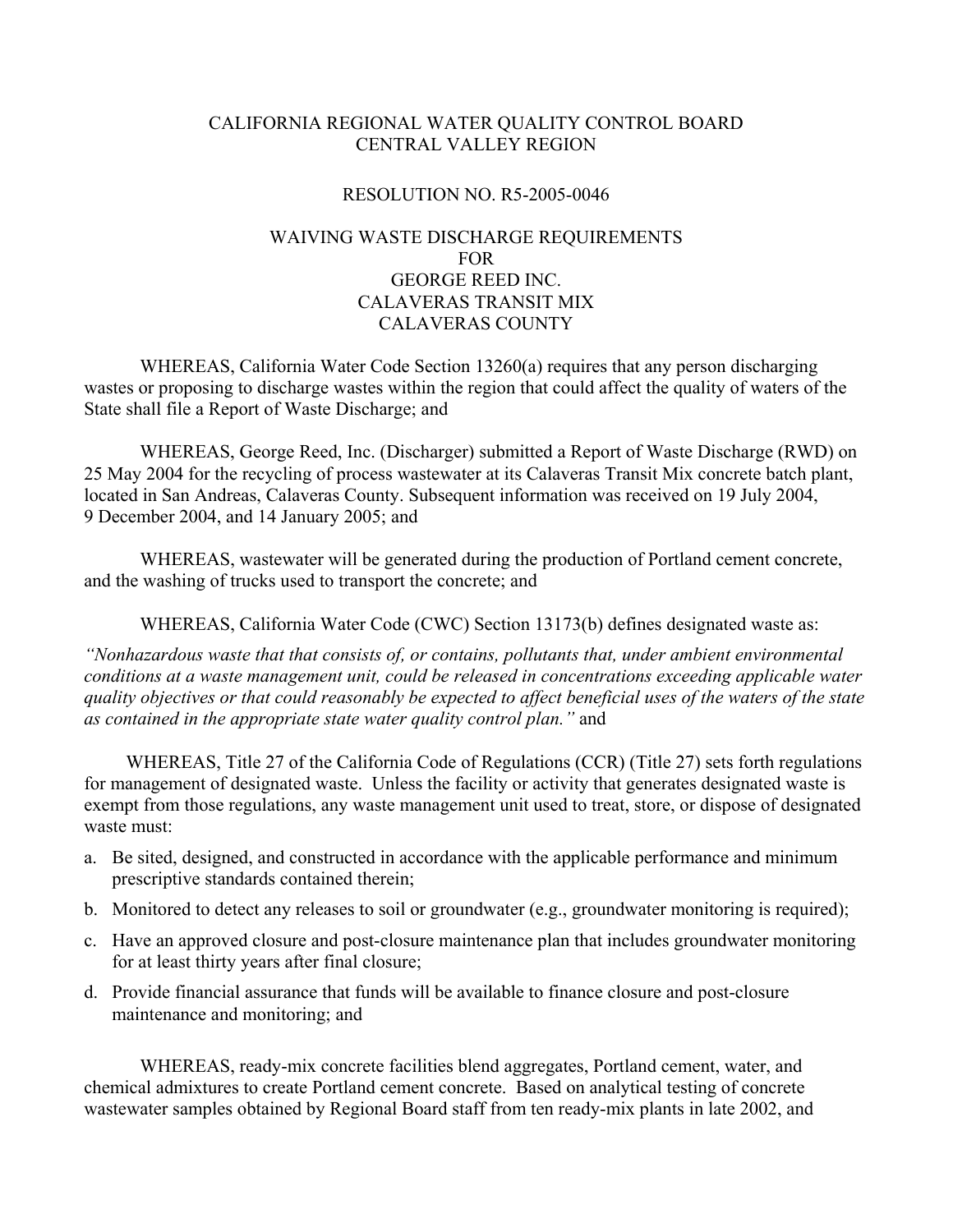#### $\text{RESOLUTION NO. R5-2005-0046}$   $\text{-}2$ -WAIVING WASTE DISCHARGE REQUIREMENTS FOR GERORE REED, INC. CALAVERAS TRANSIT MIX CALAVERAS COUNTY

samples collected at the Calaveras Transit Mix batch plant, concrete wastewater exhibits the characteristics listed below. This waste is properly classified as designated waste; and

|                        |               |                    | Calaveras          | Applicable                 |
|------------------------|---------------|--------------------|--------------------|----------------------------|
|                        |               | Concentration      | <b>Transit Mix</b> | Water                      |
| Parameter              | Units         | Range              | Results            | Quality Limit <sup>2</sup> |
| pH                     |               | 7.7 to 12.6        | 12.0               | 6.5 to 8.4                 |
| <b>Total Dissolved</b> |               |                    |                    |                            |
| Solids                 | mg/L          | 160 to 2,600       | 1,480              | 450                        |
| Aluminum               | $\text{ug/L}$ | 76 to $310^1$      | 720                | 200                        |
| <b>Boron</b>           | $\text{ug/L}$ | $2,900^{\text{1}}$ |                    | 700                        |
| Chromium, total        | ug/L          | 53 to $280^1$      | 160                | 50                         |
| Chromium,              |               |                    |                    |                            |
| hexavalent             | $\text{ug/L}$ | 1.4 to $260^1$     | 130                | $21^3$                     |
| Molybdenum             | $\text{ug/L}$ | 10 to $300^1$      | 156                | 10                         |
| Sodium                 | mg/L          | 1.3 to 180         | 43                 | 69                         |
| Vanadium               | $\mu$ g/L     | 26 to $160^1$      |                    | 50                         |

1 Analytical data for filtered samples and represent dissolved concentrations.

2 The water quality limits cited herein are numeric limits selected to apply the narrative water quality objectives for groundwater set forth in the Water Quality Control Plan (Basin Plan) for the Sacramento River and San Joaquin River Basins for protection of the beneficial uses of groundwater. These limits have been selected in accordance with the procedure set forth in that Basin Plan.

3 This limit assumes a 20% relative source contribution, which may not be valid. The California Office of Environmental Health Hazard Assessment is currently developing a Public Health Goal for Chromium VI. Discussions with OEHHA staff indicate that the future PHG is likely to be lower than this value.

 WHEREAS, Title 27 exempts certain activities from its provisions under Section 20090 which states, in part:

*"The following activities shall be exempt from the SWRCB-promulgated provisions of this subdivision, so long as the activity meets, and continues to meet, all preconditions listed:* 

*…(i) Fully Enclosed Units--Waste treatment in fully enclosed facilities, such as tanks, or in concrete-lined facilities of limited areal extent, such as oil-water separators designed, constructed, and operated according to American Petroleum Institute specification;"* and

WHEREAS, this waiver is applicable to the discharges of designated waste liquid to fully enclosed tanks and concrete-lined sumps of limited aerial extent for the purpose of temporary storage and/or recycling provided that the system is designed, constructed, and operated in accordance with certain standards so that the activity can be deemed exempt pursuant to Title 27 Section 20090(i). The facility also has wash pads and paved areas designed specifically to collect the wastewater and convey it to the sump or tank system. The wash pads and paved areas are considered part of the waste management unit; and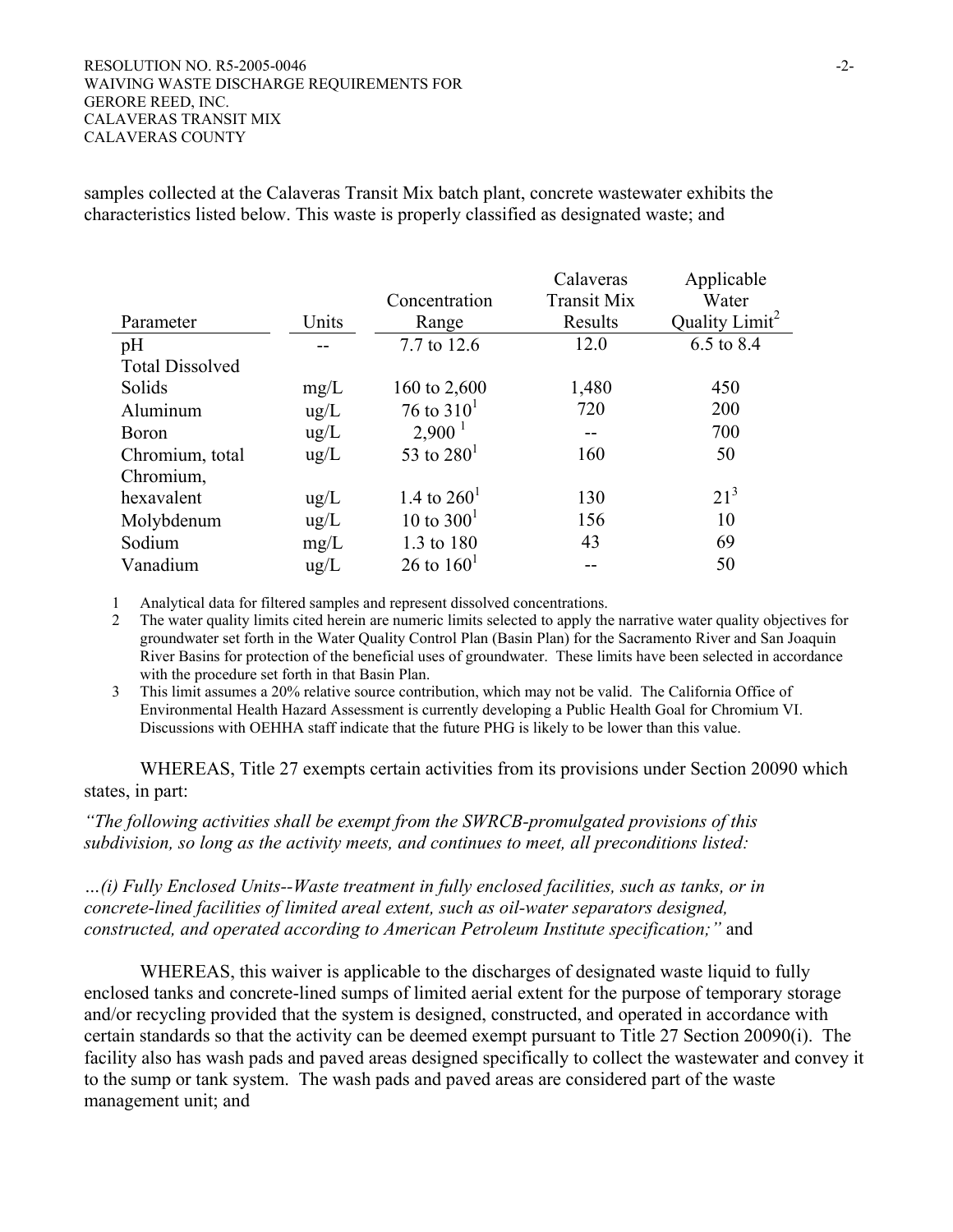WHEREAS, on 5 October 2002, in accordance with the California Environmental Quality Act (Title 14, California Code of Regulations (hereafter CCR), section 15261 et seq), the Calaveras County Board of Supervisors approved a Negative Declaration for the George Reed Calaveras Transit Mix batch plant; and

WHEREAS, all process material including washout water and residual solids will be recycled into concrete batch plant product; and

WHEREAS, the Discharger proposes to temporarily store and recycle all process concrete batch plant wastewater in a series of concrete sumps and above ground storage tanks. The sumps have a working capacity of approximately 42,560 gallons. Two 20,000 gallons above storage tanks have been installed, and the Discharger proposes to install two additional 20,000 gallon storage tanks; and

WHEREAS, all expansion joints and construction joints within the concrete processing areas and sumps are equipped with continuous PVC water stops to prevent migration of water though the joints; and

WHEREAS, the facility is designed such that all process wastewater from batch equipment and truck washout areas drain back into the concrete settling sumps; and

WHEREAS, the Discharger proposes to retrofit the existing concrete sumps with a water-proof sealant to prevent process water from leaking through cracks and void spaces within the concrete. This work must be completed prior to authorization to begin discharge at the facility; and

WHEREAS, residual solids removed from the concrete sumps will be dewatered, dried, and stored on a 3,300 square foot concrete slab adjacent to the concrete sumps. The concrete slab is designed to drain any excess liquids back into the concrete sumps. When residual solid stockpiles accumulates to approximately 23 to 25 tons, solids will be loaded on a truck and transported to the aggregate facility for recycling; and

WHEREAS, staff have prepared General Waste Discharge Requirements (WDRs) for those discharges of designated waste that are exempt from Title 27 under Section 20090 (i). This tentative Order is currently undergoing public review. This Waiver Resolution contains the same requirements as the tentative General WDRs, and is intended to allow this particular Discharger to begin operation prior to adoption of the General WDRs; and

 WHEREAS, the Regional Water Quality Control Board, Central Valley Region (hereafter Regional Board) has a statutory obligation to prescribe waste discharge requirements except where a waiver is not against the public interest; and

 WHEREAS, the Regional Board has determined that due to the limited nature and duration of the discharge, the discharge poses little or no threat to water quality. This Waiver Resolution will expire upon enrollment of the Discharger under the General WDRs referenced above; and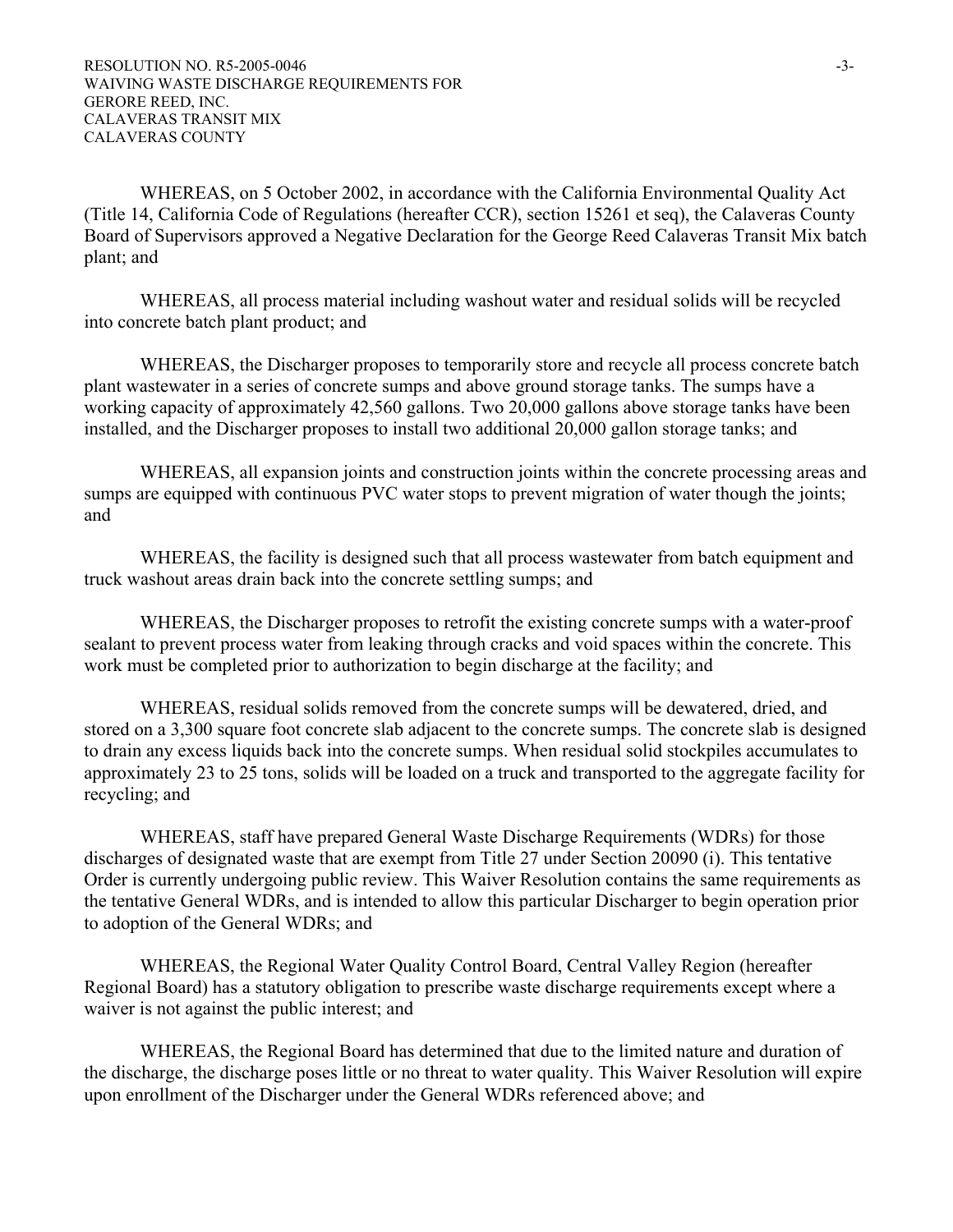WHEREAS, the Regional Board held a hearing on 17 March 2005 and considered all evidence concerning this matter:

 RESOLVED, that the California Regional Water Quality Control Board, Central Valley Region, waives waste discharge requirements for the George Reed, Inc. Calaveras Transit Mix batch plant, subject to the following conditions:

#### **Discharge Prohibitions**

- 1. Discharge of wastes to surface waters or surface water drainage courses is prohibited.
- 2. Discharge of waste classified as "hazardous" as defined in 27 CCR Section 20164 is prohibited.
- 3. Bypass or overflow of waste from the designated collection pads, sumps, or storage tanks is prohibited.
- 4. Discharge of designated waste other than to the designated storage and/or recycling system is prohibited.
- 5. Discharge of domestic wastewater to the designated waste storage and/or recycling system is prohibited.

#### **Liquid Waste Discharge Specifications**

- 1. All wastewater must be contained in a concrete sump or storage tank in such a manner that the wastewater does not contact the ground.
- 2. Wastewater shall be removed from sumps and storage tanks before capacity is reached, and may be removed by either a contracted waste hauler or by the Discharger.
- 3. Any wastewater removed from the facility for disposal shall be discharged to an appropriately permitted treatment/storage/disposal facility. The Discharger shall obtain receipts for the transported waste from the licensed hauler and the receiving facility.
- 4. Neither the treatment nor the discharge of waste shall cause a condition of nuisance or pollution as defined by CWC Section 13050.
- 5. No waste constituent shall be released or discharged, or placed where it will be released or discharged, in a concentration or in a mass that causes violation of the Groundwater Limitations.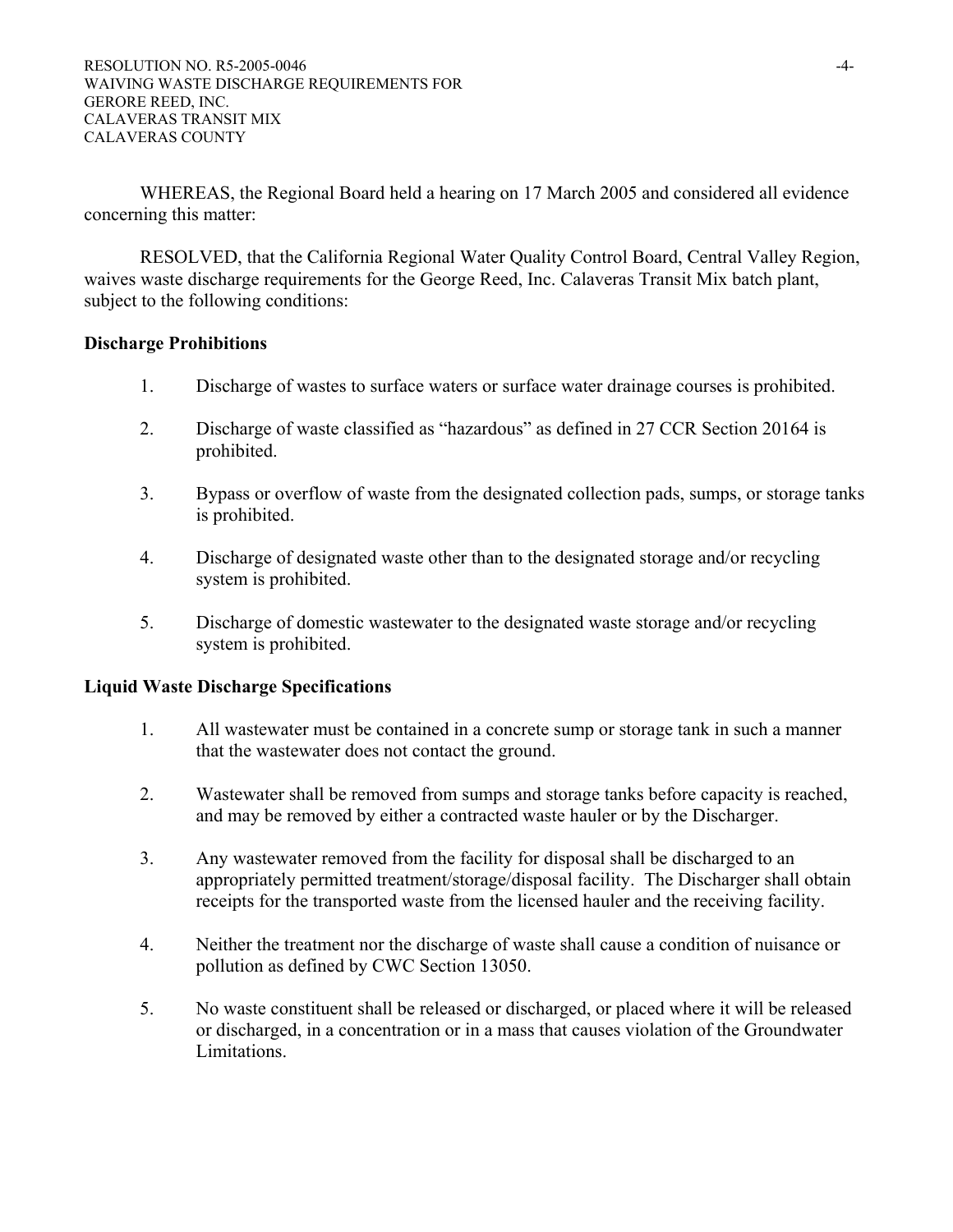- 6. Objectionable odors originating at the facility shall not be perceivable beyond the limits of the property owned by the Discharger.
- 7. As a means of discerning compliance with Liquid Waste Discharge Specification No. 6, the dissolved oxygen content in the upper one-foot of any wastewater sump or open tank shall not be less than 1.0 mg/l.
- 8. All treatment, storage, and disposal facilities shall be designed, constructed, operated, and maintained to prevent inundation or washout due to floods with a 100-year return frequency.
- 9. Sumps and tanks shall be managed to prevent breeding of mosquitoes. In particular, algae, vegetation, scum, and debris shall not accumulate on the water surface.
- 10. The waste management unit shall have sufficient storage to accommodate allowable wastewater flow and the applicable design seasonal precipitation in accordance with the criteria set forth in the Design and Construction Standards of this waiver.
- 11. Freeboard in any sump or tank shall never be less than one foot as measured from the water surface to the lowest point of overflow.

## **Residual Solid Waste Handling and storage**

- 1. The handling, storage, and off-site disposal of residual solids removed from designated waste liquids shall be conducted in a manner consistent to that which was provided in the RWD.
- 2. Solids removed from designated waste liquids may be dried (if desired) and stored in the location and manner described in the RWD, and such that any leachate is collected and discharged to an approved sump or tank to which this Waiver applies.
- 3. Solids drying and/or storage areas shall be designed, constructed, operated, and maintained to prevent the washout or inundation due to floods with a 100-year return frequency.
- 4. Neither the storage nor the disposal of residual solids waste shall result in nuisance conditions, including odors, storm water impacts, or groundwater impacts.
- 5. Any residual solids removed from the waste management unit for disposal shall be recycled or discharged at an appropriately permitted disposal facility. If solids are disposed of off-site, the Discharger shall obtain receipts for the transported waste from the licensed hauler and the receiving facility.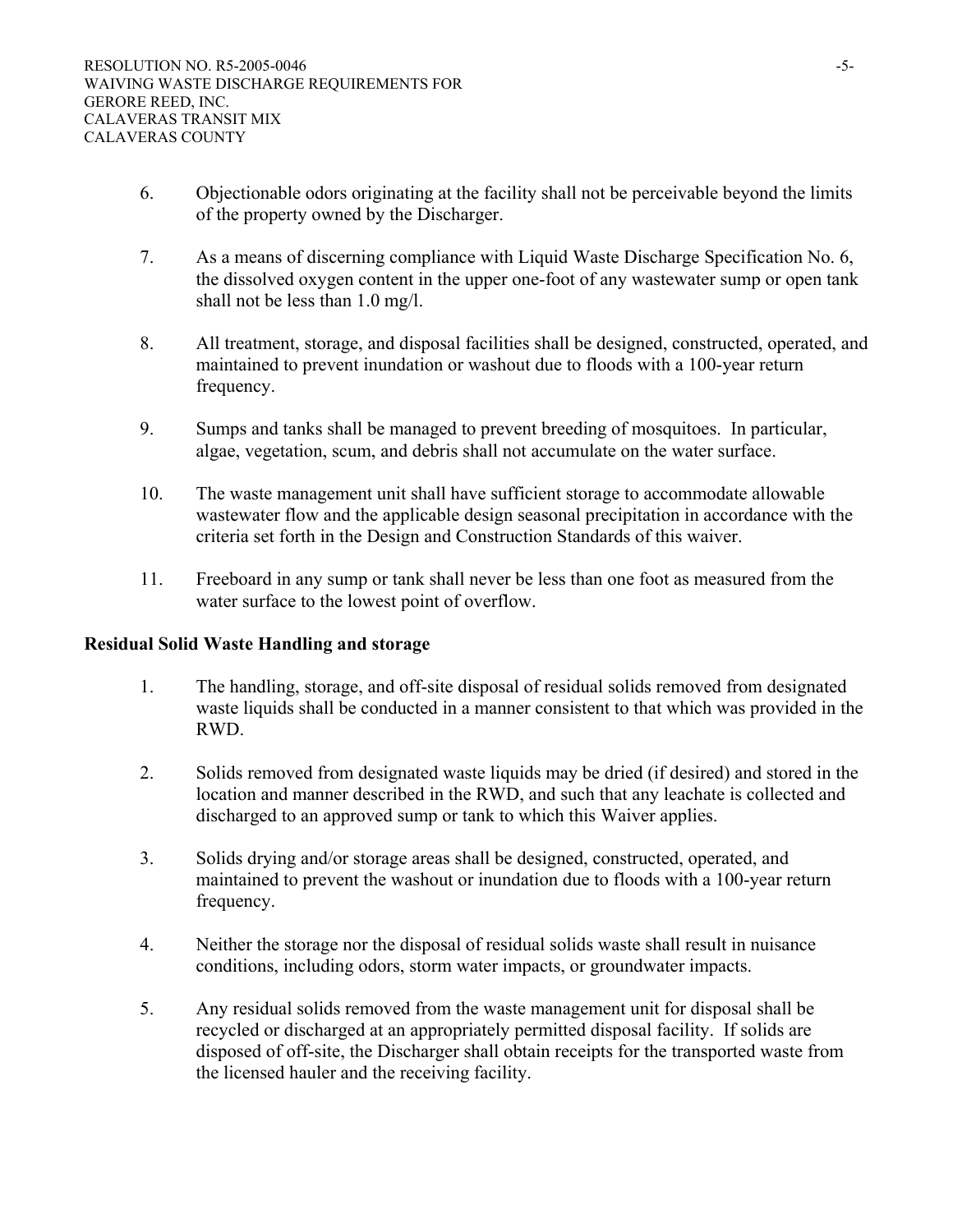#### **Groundwater Limitations**

1. The discharge of waste shall not cause the underlying groundwater to contain waste constituents in concentrations statistically greater than background water quality.

#### **Design and Construction Standards**

- 1. All sumps and tanks shall be engineered to completely contain all liquids and shall be designed to provide at least one foot of freeboard at all times.
- 2. All sump and tank systems shall be designed to provide sufficient storage and disposal capacity to accommodate allowable wastewater flow, direct precipitation, and runoff from tributary paved areas during the following design precipitation events:
	- a. The total annual precipitation using a return period of 100 years (i.e., the 365-day, 100 year event), distributed monthly in accordance with historical rainfall patterns;
	- b. The 100-year, 24-hour storm event.
- 3. Wash pads and paved areas shall be sloped to provide positive drainage toward the sump or tank conveyance system and to minimize the depth and duration of ponding on the pavement surface.
- 4. Wash pads and paved areas shall be equipped with continuous integral curbs to control runoff containing waste constituents.
- 5. Pipe penetrations and other intentional openings through wash pads and paved wastewater collection areas shall be minimized and properly sealed.
- 6. Existing concrete pads and curbs shall be coated with an approved waterproofing material manufactured specifically for the purpose.
- 7. Coatings used to seal concrete pads and sumps shall be manufactured, selected, designed, and installed to be:
	- a. Functionally impervious to the waste to be contained;
	- b. Completely adhered to the underlying concrete;
	- c. Resistant to puncture, tearing, or abrasion damage due to construction activities and expected service conditions;
	- d. Resistant to damage to due expected environmental conditions (e.g., oxidation, UV radiation, temperature extremes)
- 8. The existing system shall be retrofitted to meet the conditions of this Waiver. All retrofit work shall be inspected, tested, and repaired or reconstructed (where applicable) in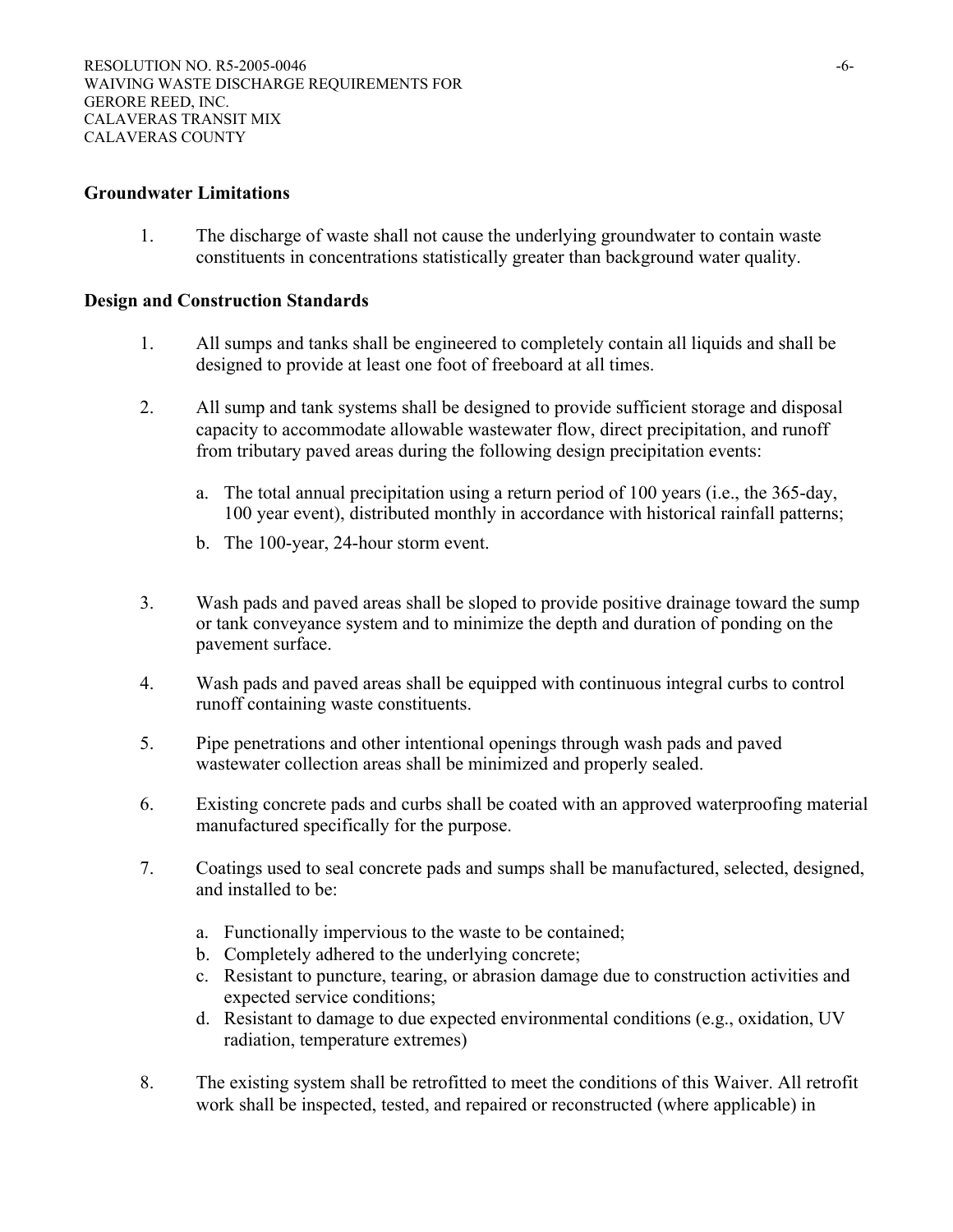accordance with an approved Construction Quality Assurance (CQA) Plan. The CQA Plan shall be conform to the guidance set forth in *Technical Guidance Document: Construction Quality Assurance For Hazardous Waste Land Disposal Facilities* (EPA Publication No. 530SW86031) and Attachment A of this Waiver. The CQA Plan shall set forth in detail a program of inspection and testing designed to ensure that the applicable design and construction standards are fully achieved. The design professional that prepares the CQA Plan shall be a registered civil engineer or certified engineering geologist and the construction quality assurance program shall be supervised by a registered civil engineer or certified engineering geologist who shall be designated the CQA Officer.

## **Provisions**

- 1. At least **14 days** prior to the proposed operation, the Discharger shall submit a CQA plan as described in Design and Construction Standards No.8.
- 2. At least **14 days** prior to the proposed operation, the Discharger shall submit a technical report certifying (1) that it has installed two additional 20,000 gallons above ground storage tanks, and (2) that the concrete sumps have been retrofitted to comply with the requirements of Design and Construction Standards Nos. 6 and 7, and installed, inspected, tested, and repaired (if applicable) in conformance with the CQA plan.
- 3. By **1 May 2005,** the Discharger shall submit a *Groundwater Monitoring Well Installation Workplan*. The workplan shall describe the proposed installation of at least three groundwater monitoring wells around the concrete sumps. Every monitoring well shall be constructed to yield representative samples from the uppermost layer of the uppermost aquifer and to comply with applicable well standards. The workplan shall be consistent with, and include the items listed in, the first section of Attachment B, "Requirements for *Monitoring Well Installation Workplans and Monitoring Well Installation Reports.*
- 4. Within **120 days** of staff's approval of the Groundwater Monitoring Well Installation Workplan, the Discharger shall submit a *Groundwater Monitoring Well Installation Report* that describes the installation of groundwater monitoring wells and contains the items found in the second and third sections of Attachment B.
- 5. The Discharger shall comply with the monitoring and reporting requirements prescribed in the attached (Attachment C) Monitoring and Reporting Program.

 RESOLVED, upon submittal of the CQA plan and technical report described in Provision Nos. 1 and 2 above, and upon written approval by the Executive Officer, the Discharger may begin discharging and recycling wastewater into the concrete sumps in compliance with this Resolution.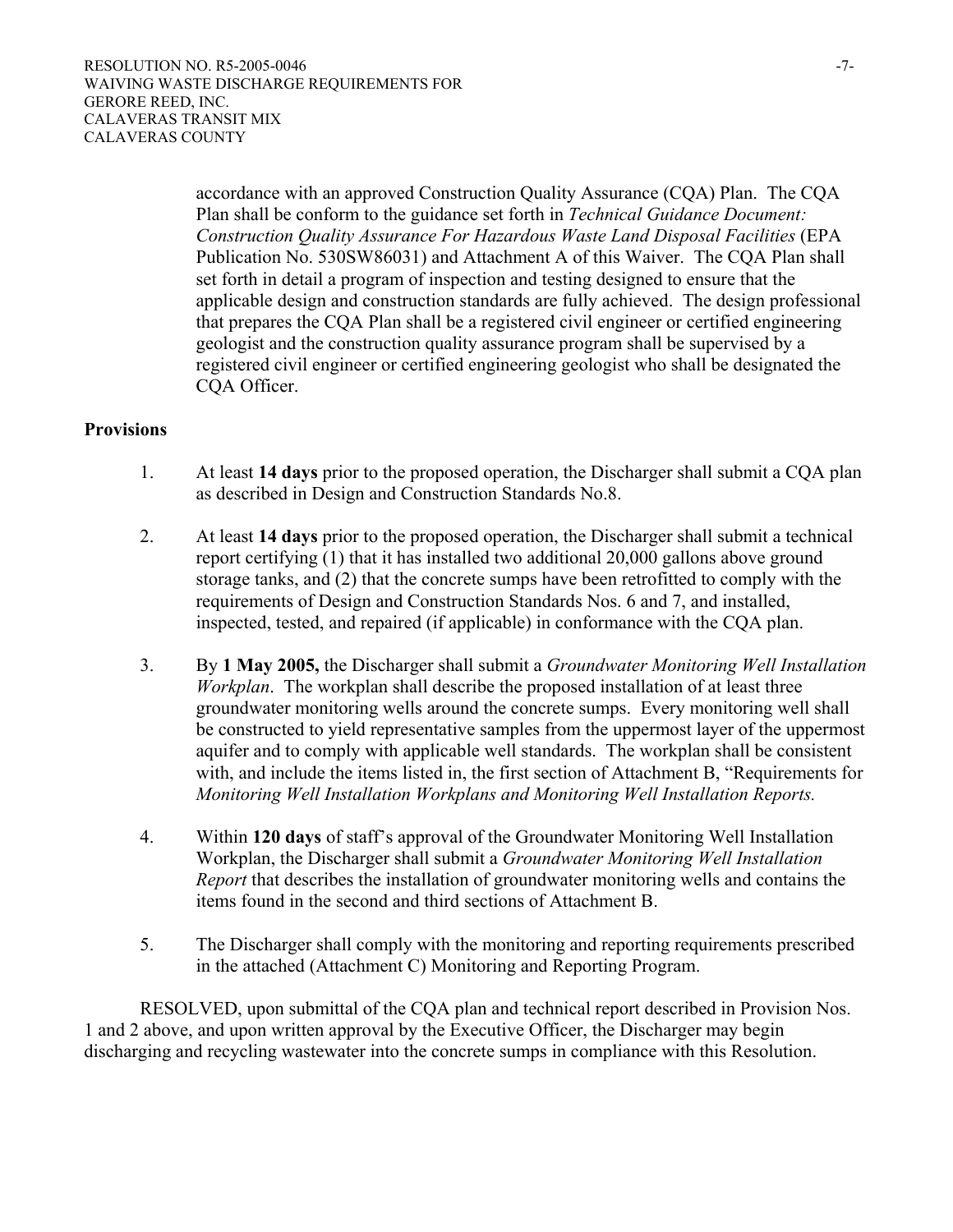RESOLVED, upon signature of a Notice of Applicability by the Executive Officer for coverage under *General Waste Discharge Requirements for Temporary Storage and Recycling of Designated Waste Liquids in Fully Enclosed Units*, Waiver Resolution No. R5-2005-0046 will be rescinded.

 RESOLVED, that this action waving waste discharge requirements is conditional and may be terminated at any time.

I, THOMAS R. PINKOS, Executive Officer, do hereby certify the foregoing is a true, full, and correct copy of a resolution adopted by the California Regional Water Quality Control Board, Central Valley Region, on 17 March 2005.

> $\mathcal{L}_\text{max}$  , where  $\mathcal{L}_\text{max}$  and  $\mathcal{L}_\text{max}$  and  $\mathcal{L}_\text{max}$ THOMAS R. PINKOS, Executive Officer

Attachments: A-Construction Quality Assurance Plan

- B- Monitoring Well Installation Requirements
- C- Monitoring and Reporting Program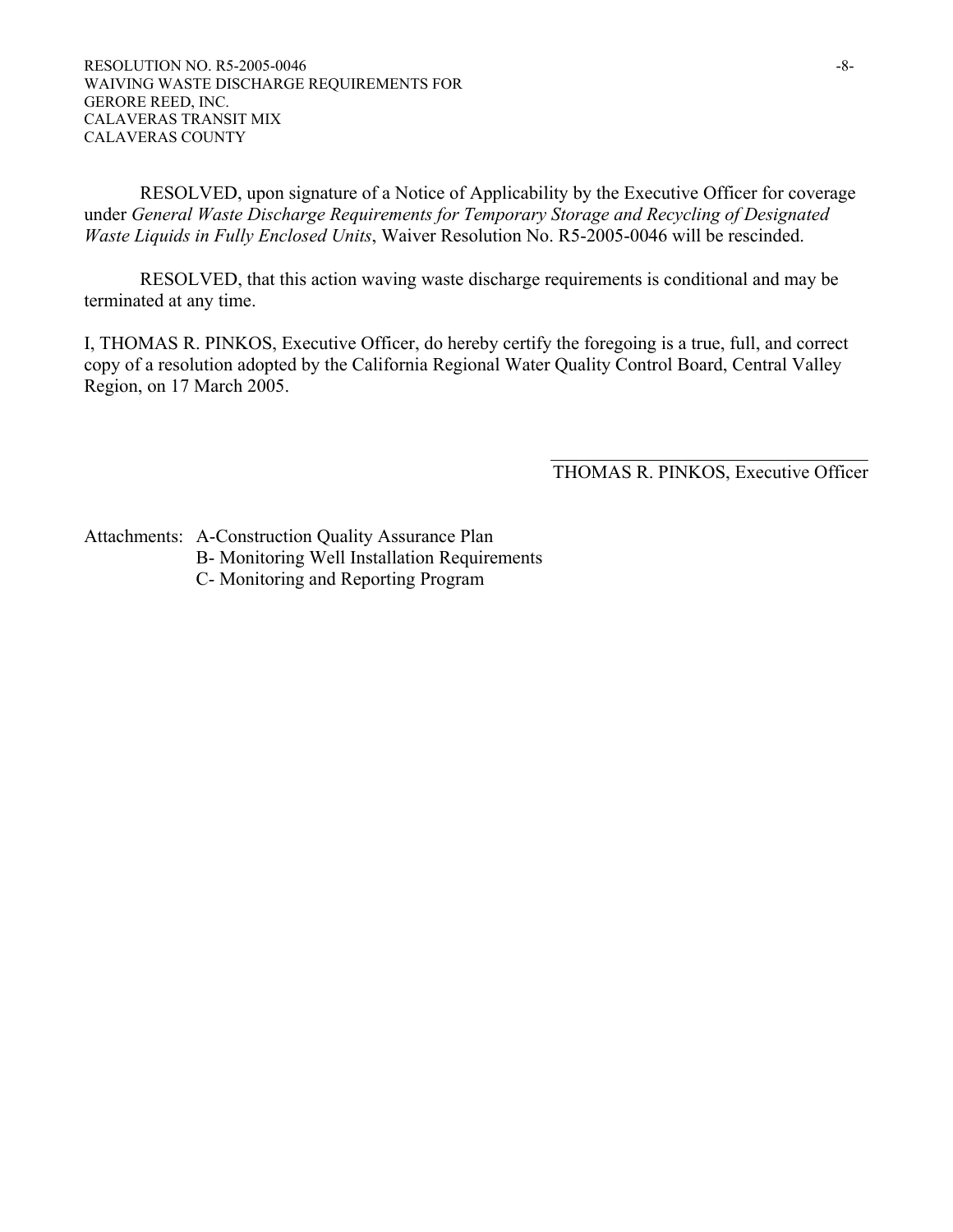## **ORDER NO. R5-2005-0046 ATTACHMENT A ADDITIONAL GUIDANCE FOR CQA PLANS AND CQA REPORTS**

A CQA Report shall be submitted prior to discharge in accordance with schedule set forth in the Provisions of the General Order. All plans and reports must be prepared under the direction of, and signed by, a registered engineering geologist or civil engineer licensed by the State of California.

## **SECTION 1 – Construction Quality Assurance Plan**

The CQA Plan shall be prepared in accordance with U.S. EPA Guidance and shall contain the following minimum information:

- A. Introduction
	- 1. Purpose and scope of the CQA Plan
	- 2. Description of all systems and improvements constructed under the CQA Plan, including (as applicable:
		- i. Excavations and Fills
		- ii. Liner subgrade
		- iii. Geomembranes
		- iv. Geotextiles
		- v. Geonets
		- vi. Leak detection systems
		- vii. Concrete structure base materials (protection of underlying geosynthetics)
		- viii. Reinforced concrete sumps and pavement (protection of underlying geosynthetics)
		- ix. Concrete materials, including any permeability-reducing admixtures
		- x. Concrete coatings
		- xi. Elastomeric caulking and sealing agents
		- xii. Any other item whose construction or operation is integral to, or may affect, the integrity of the waste containment system.
- B. Roles, Responsibilities, and Coordination
	- 1. Define the roles and responsibilities of all parties to the work to be performed under the CQA Plan, including the project owner, the design engineer, the general contractor, any subcontractors, geosynthetic materials manufacturer(s), geosynthetics installer, the CQA consultant, other manufacturers or vendors, and testing laboratories.
	- 2. Define the qualifications, roles, and responsibilities of the CQA Team, including the CQA Project Director, CQA Field Manager, and CQA Field Monitors.
	- 3. Define the reporting, communications, meetings, and decision-making process that will be used to ensure full implementation of the CQA Plan.
- C. CQA Program Description
- D. For all of the systems and improvements listed in A.2 above, provide the following information as applicable: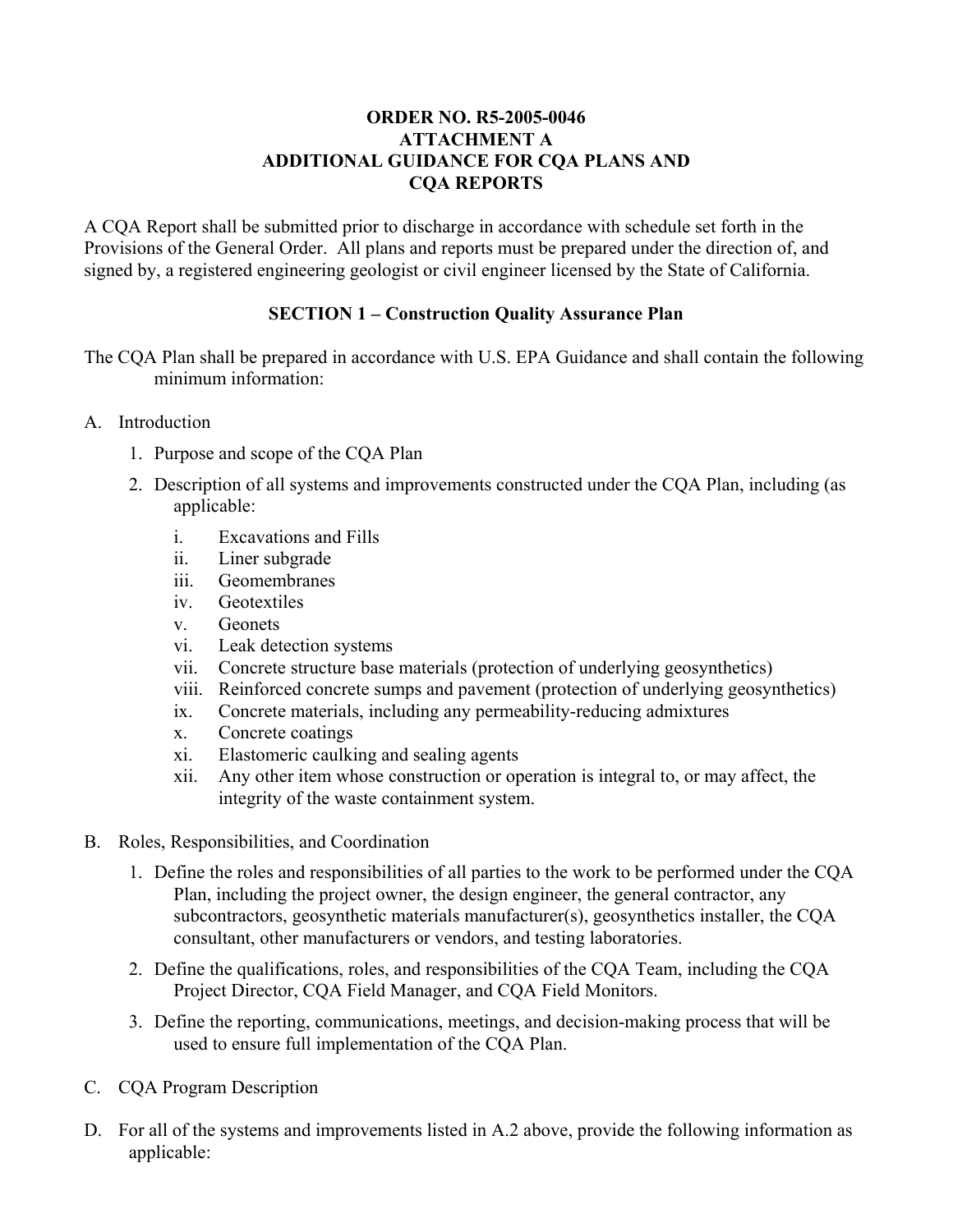## ATTACHMENT A  $A-2$ ADDITIONAL GUIDANCE FOR CQA PLANS AND CQA REPORTS

- 1. Manufacturing
	- i. Raw materials quality control
	- ii. Production quality control
	- iii. Conformance testing
		- sampling procedures
		- conformance test procedures
		- conformance test results and acceptance criteria
- 2. Shipping, Handling and Storage Procedures
- 3. Installation
	- i. Preparation for installation and acceptance of prior work that bears on the performance of the system or improvement to be installed
	- ii. Installation procedures to ensure compliance with specifications
	- iii. Inspection procedures to ensure compliance with specifications
	- iv. Testing procedures to ensure compliance with specifications
		- destructive testing
		- non-destructive testing
	- v. Procedures for interpreting test results; identifying damage or substandard installation; and selecting and implementing mitigation measures
	- vi. Procedures for testing and acceptance of repaired or replaced items
- 4. Requirements for CQA Documentation
	- i. Field notes forms
	- ii. Inspection forms
	- iii. Test result forms
	- iv. Record (as-built) drawings and specifications

## **SECTION 2 – Construction Quality Assurance Report**

The CQA Report must provide complete documentation of all inspection, testing, and repair or reconstruction that demonstrate that the improvements meet the requirements set forth in the construction specifications. In addition, the report must also clearly identify, describe, and justify any deviations from the approved CQA Plan. In addition to a narrative description of CQA Plan implementation, the report shall include all items listed under D.4 above.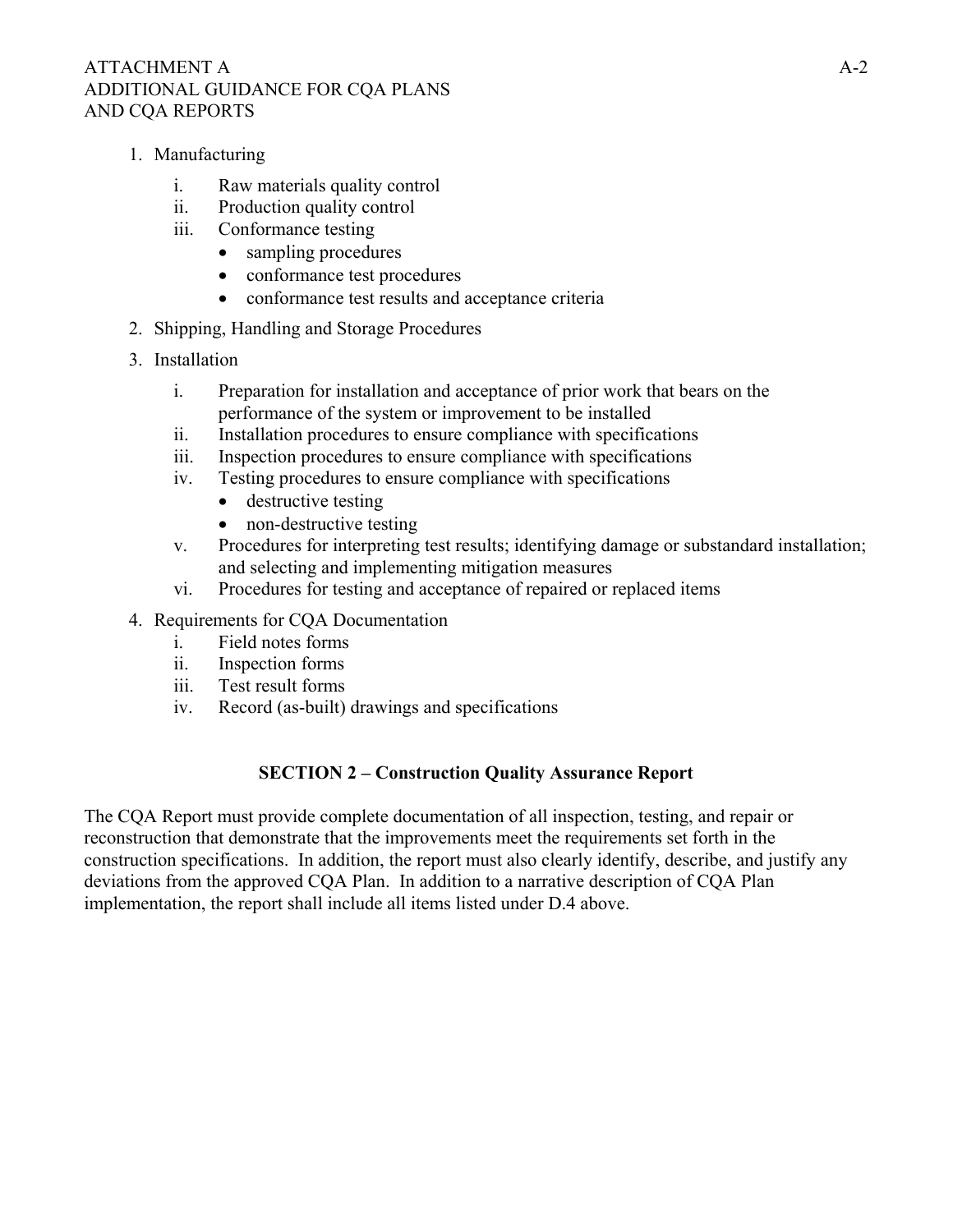

# **California Regional Water Quality Control Board**

**Central Valley Region** 

**Robert Schneider, Chair**



**Alan C. Lloyd, Ph.D Secretary for Environmental Protection**

**Sacramento Main Office** Internet Address: http://www.swrcb.ca.gov/rwqcb5 11020 Sun Center Drive #200 Rancho Cordova, CA 95670-6114 Phone (916) 464-3291

**Arnold Schwarzenegger Governor**

# **ATTACHMENT B**

## **RESOLUTION NO. R5-2005-0046**

## **REQUIREMENTS FOR MONITORING WELL INSTALLATION WORKPLANS AND MONITORING WELL INSTALLATION REPORTS**

Prior to installation of groundwater monitoring wells, the Discharger shall submit a workplan containing, at a minimum, the information listed in Section 1, below. Wells may be installed after staff approve the workplan. Upon installation of the monitoring wells, the Discharger shall submit a well installation report which includes the information contained in Section 2, below. All workplans and reports must be prepared under the direction of, and signed by, a registered geologist or civil engineer licensed by the State of California.

## **SECTION 1 - Monitoring Well Installation Workplan and Groundwater Sampling and Analysis Plan**

The monitoring well installation workplan shall contain the following minimum information:

A. General Information:

 Purpose of the well installation project Brief description of local geologic and hydrogeologic conditions Proposed monitoring well locations and rationale for well locations Topographic map showing facility location, roads, and surface water bodies Large scaled site map showing all existing on-site wells, proposed wells, surface drainage courses, surface water bodies, buildings, waste handling facilities, utilities, and major physical and man-made features

B. Drilling Details:

 On-site supervision of drilling and well installation activities Description of drilling equipment and techniques Equipment decontamination procedures Soil sampling intervals (if appropriate) and logging methods

- C. Monitoring Well Design (in narrative and/or graphic form):
	- Diagram of proposed well construction details
		- Borehole diameter
		- Casing and screen material, diameter, and centralizer spacing (if needed)
		- Type of well caps (bottom cap either screw on or secured with stainless steel screws)

## *California Environmental Protection Agency*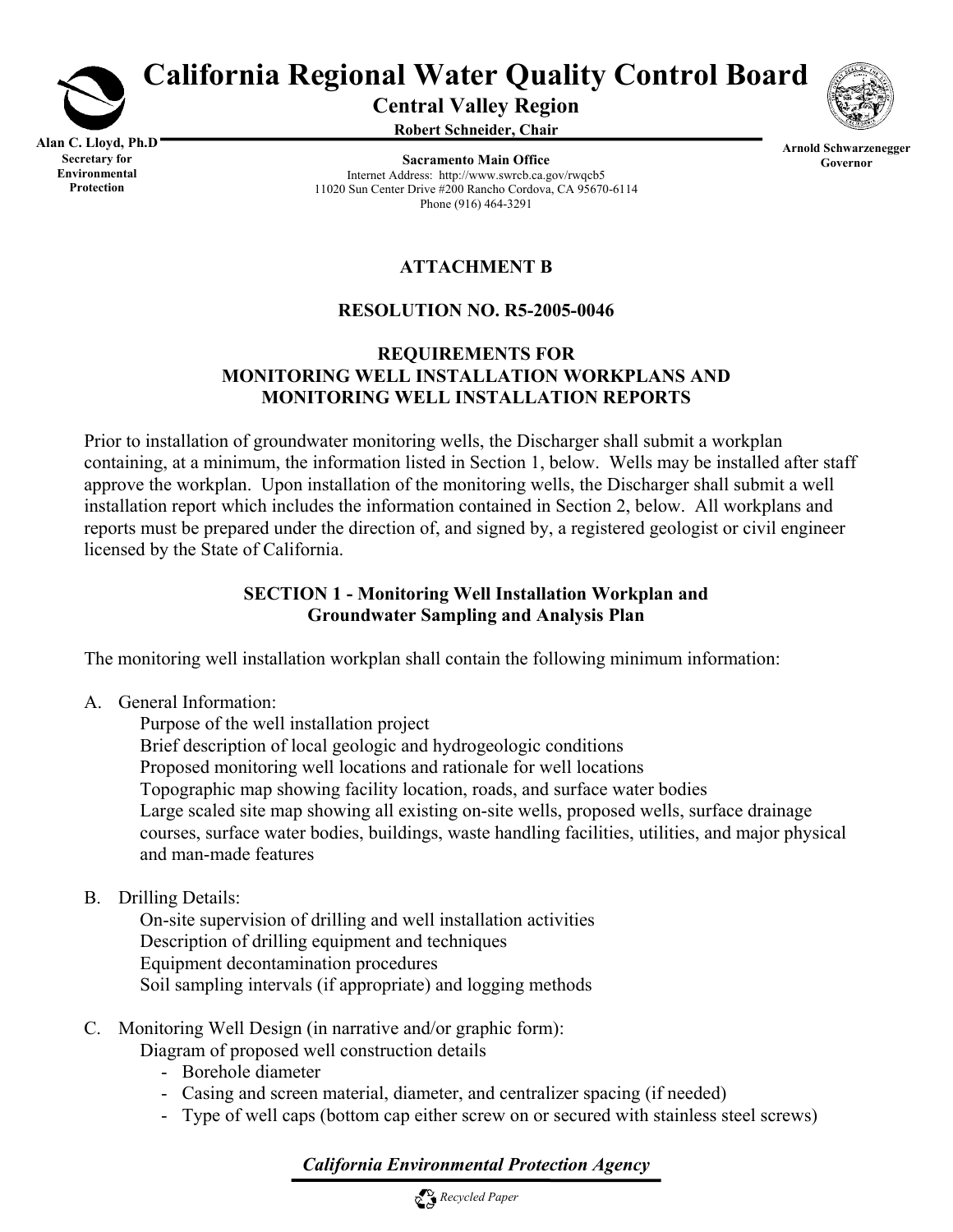- Anticipated depth of well, length of well casing, and length and position of perforated interval
- Thickness, position and composition of surface seal, sanitary seal, and sand pack
- Anticipated screen slot size and filter pack
- D. Well Development (not to be performed until at least 48 hours after sanitary seal placement): Method of development to be used (i.e., surge, bail, pump, etc.) Parameters to be monitored during development and record keeping technique Method of determining when development is complete Disposal of development water
- E. Well Survey (precision of vertical survey data shall be at least 0.01 foot): Identify the Licensed Land Surveyor or Civil Engineer that will perform the survey Datum for survey measurements List well features to be surveyed (i.e. top of casing, horizontal and vertical coordinates, etc.)
- F. Schedule for Completion of Work

## G. **Appendix: Groundwater Sampling and Analysis Plan (SAP)**

The Groundwater SAP shall be included as an appendix to the workplan, and shall be utilized as a guidance document that is referred to by individuals responsible for conducting groundwater monitoring and sampling activities.

Provide a detailed written description of standard operating procedures for the following:

- Equipment to be used during sampling
- Equipment decontamination procedures
- Water level measurement procedures
- Well purging (include a discussion of procedures to follow if three casing volumes cannot be purged)
- Monitoring and record keeping during water level measurement and well purging (include copies of record keeping logs to be used)
- Purge water disposal
- Analytical methods and required reporting limits
- Sample containers and preservatives
- Sampling
	- General sampling techniques
	- Record keeping during sampling (include copies of record keeping logs to be used)
	- QA/QC samples
- Chain of Custody
- Sample handling and transport

## **SECTION 2 - Monitoring Well Installation Report**

The monitoring well installation report must provide the information listed below. In addition, the report must also clearly identify, describe, and justify any deviations from the approved workplan. A. General Information: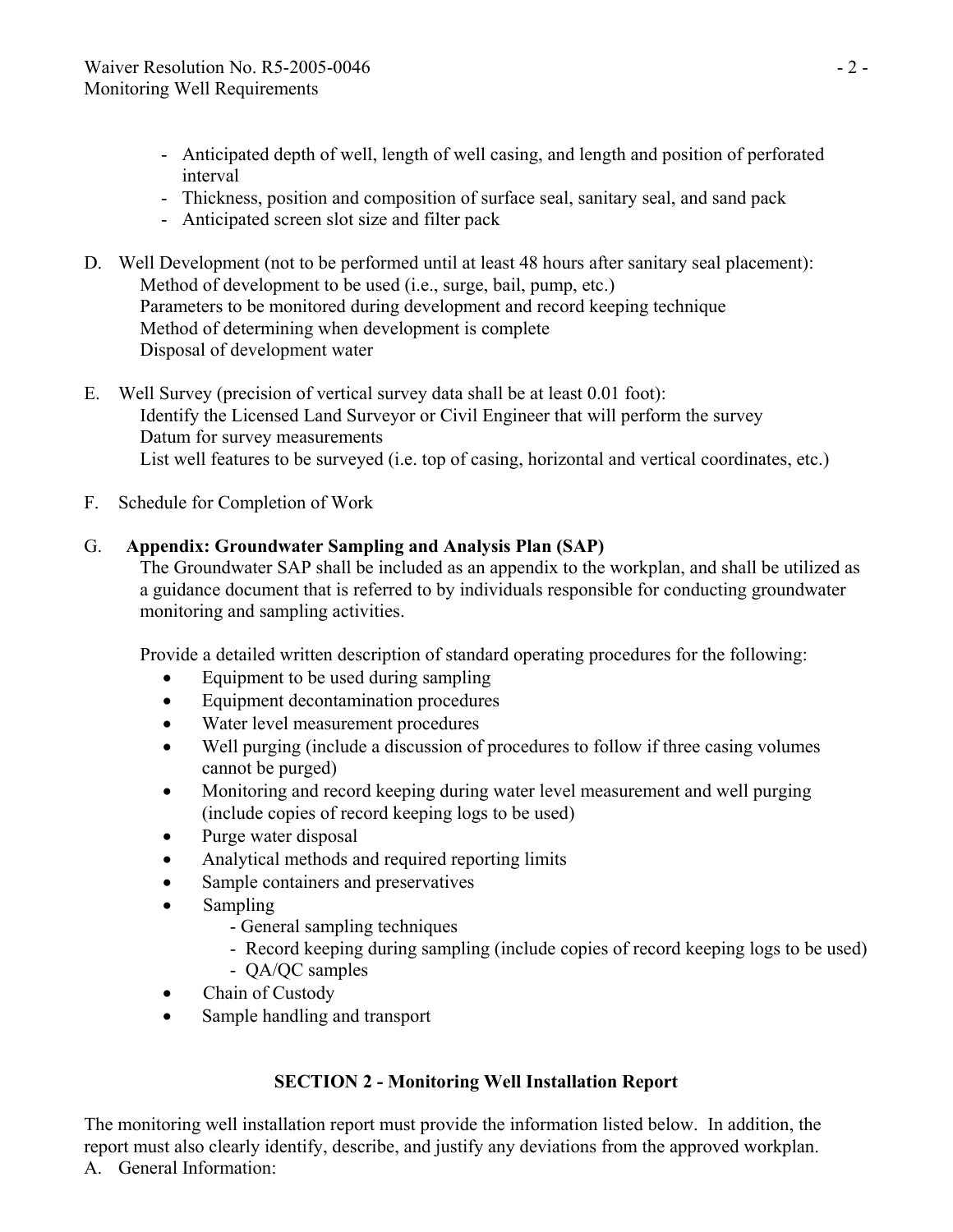Purpose of the well installation project

 Brief description of local geologic and hydrogeologic conditions encountered during installation of the wells

 Number of monitoring wells installed and copies of County Well Construction Permits Topographic map showing facility location, roads, surface water bodies

 Scaled site map showing all previously existing wells, newly installed wells, surface water bodies, buildings, waste handling facilities, utilities, and other major physical and man-made features.

B. Drilling Details (in narrative and/or graphic form):

 On-site supervision of drilling and well installation activities Drilling contractor and driller's name Description of drilling equipment and techniques Equipment decontamination procedures Soil sampling intervals and logging methods Well boring log

- Well boring number and date drilled
- Borehole diameter and total depth
- Total depth of open hole (same as total depth drilled if no caving or back-grouting occurs)
- Depth to first encountered groundwater and stabilized groundwater depth
- Detailed description of soils encountered, using the Unified Soil Classification System

## C. Well Construction Details (in narrative and/or graphic form):

Well construction diagram, including:

- Monitoring well number and date constructed
- Casing and screen material, diameter, and centralizer spacing (if needed)
- Length of well casing, and length and position of perforated interval
- Thickness, position and composition of surface seal, sanitary seal, and sand pack
- Type of well caps (bottom cap either screw on or secured with stainless steel screws)
- E. Well Development:

 Date(s) and method of development How well development completion was determined Volume of water purged from well and method of development water disposal Field notes from well development should be included in report

F. Well Survey (survey the top rim of the well casing with the cap removed):

Identify the coordinate system and datum for survey measurements

Describe the measuring points (i.e. ground surface, top of casing, etc.)

Present the well survey report data in a table

Include the Registered Engineer or Licensed Surveyor's report and field notes in appendix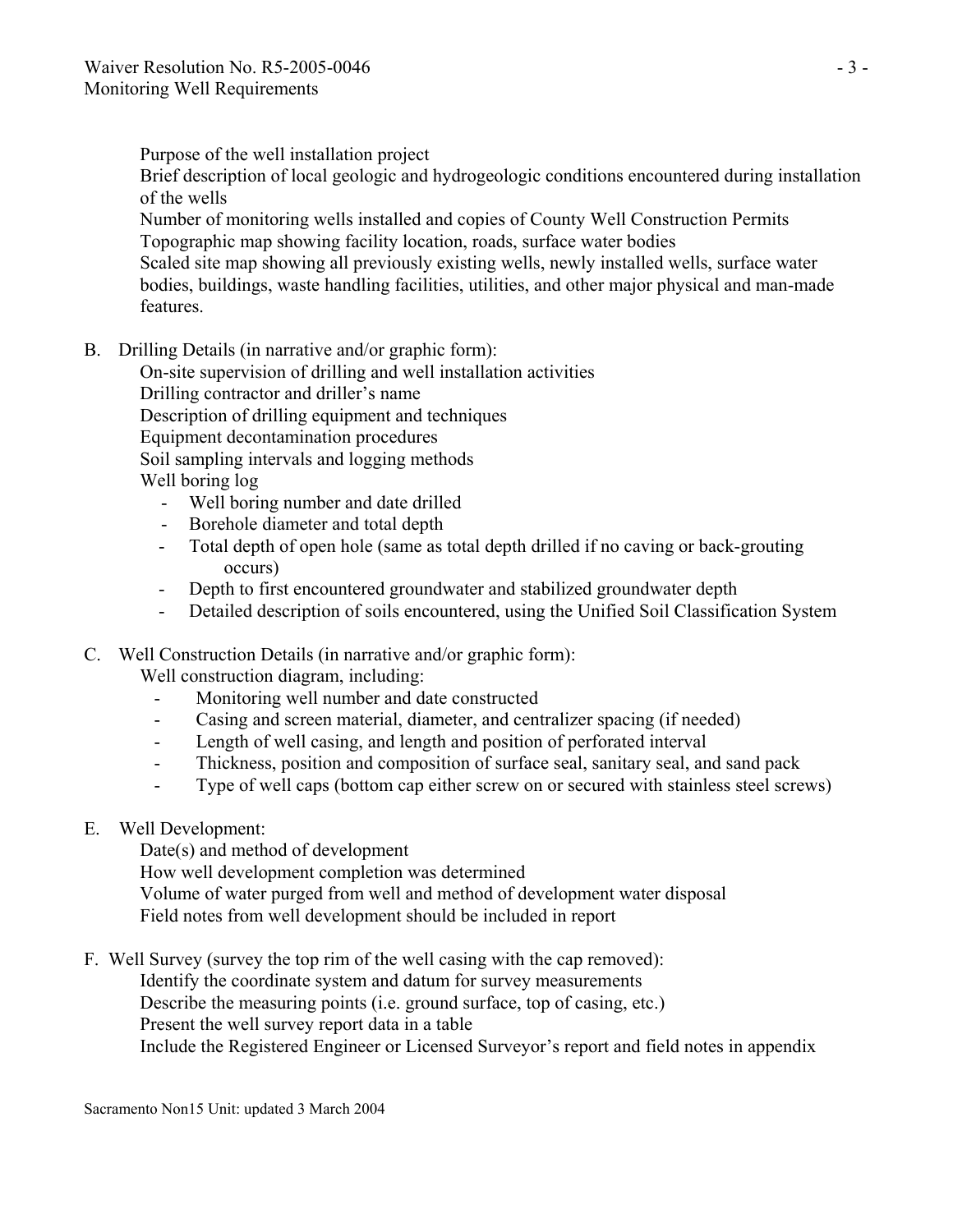## ATTACHMENT C

## RESOLUTION NO. R5-2005-0046

## MONITORING AND REPORTING PROGRAM

## FOR GEORGE REED INC. CALAVERAS TRANSIT MIX CALAVERAS COUNTY

This Monitoring and Reporting Program (MRP) describes requirements for monitoring wastewater, sumps, storage tanks, wash pads/paved areas, and (where applicable) groundwater. This MRP is issued pursuant to Water Code Section 13267. The Discharger shall not implement any changes to this MRP unless and until a revised MRP is issued by the Executive Officer.

Field test instruments (such as those used to measure pH, electrical conductivity, and dissolved oxygen) may be used provided that:

- 1. The operator is trained in proper use and maintenance of the instruments;
- 2. The instruments are calibrated prior to each monitoring event;
- 3. The instruments are serviced and/or calibrated by the manufacturer at the recommended frequency; and
- 4. Field calibration reports are submitted as described in the "Reporting" section of the MRP.

## **SUMP AND TANK MONITORING**

Each sump and tank that receives wastewater shall be inspected weekly and monitored as follows:

| Parameter               | <u>Units</u> | <b>Type of Sample</b> | Sampling<br>Frequency | Reporting<br>Frequency |
|-------------------------|--------------|-----------------------|-----------------------|------------------------|
| Freeboard               | $0.1$ Feet   | Measurement           | Weekly                | Monthly                |
| Dissolved oxygen $1, 2$ | mg/L         | Grab                  | Weekly                | Monthly                |
| Sump/tank condition $3$ | N/A          | Observation           | Weekly                | Monthly                |

<sup>1</sup> Required only for wastes known to contain readily degradable organic compounds.<br><sup>2</sup> Samples collected for D.O. shall be collected from the sumps only.<br><sup>3</sup> Includes, but may not be limited to accumulation of solids tha separation, blistering, tearing; and any other signs of deterioration.

## **WASTEWATER AND RESIDUAL SOLIDS MONITORING**

At a minimum, the Discharger shall monitor discharges to the waste management unit as follows: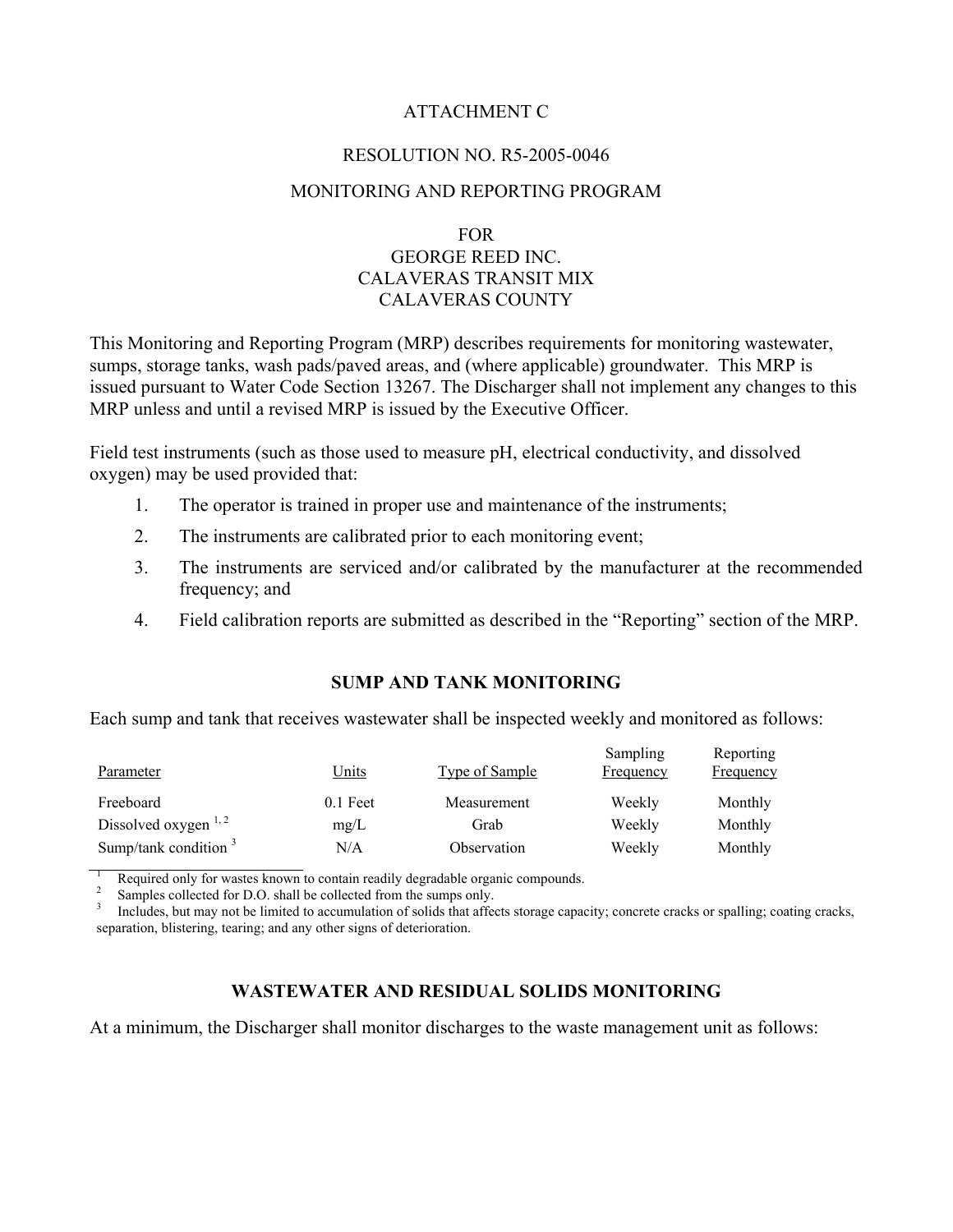| Constituent/Parameter                                       | Units          | <b>Type of Sample</b> | Sampling<br>Frequency | Reporting<br><b>Frequency</b> |
|-------------------------------------------------------------|----------------|-----------------------|-----------------------|-------------------------------|
| Wastewater                                                  |                |                       |                       |                               |
| Flow to recycling system $\overline{ }$                     | gpd            | Meter reading         | Daily                 | Monthly                       |
| Volume transported offsite<br>for disposal                  | gpd            | Meter reading         | Daily                 | Monthly                       |
| Residual Solids (if applicable)                             |                |                       |                       |                               |
| Volume removed from<br>sumps and tanks                      | cubic<br>vards | Calculation           | Daily                 | Monthly                       |
| Volume transported offsite<br>for recycling or disposal $2$ | cubic<br>vards | Calculation           | Daily                 | Monthly                       |

<sup>1</sup> Process wastewater flows from the collection sumps and storage tanks into the batch plant shall be monitored and reported. In addition, the amount of make makeup water (i.e., potable water) used in the batch plant process shall be monitored and reported.

Records and receipts shall be maintained at the facility.

#### **GROUNDWATER MONITORING**

The Discharger shall monitor groundwater quality using all monitoring wells installed in accordance with an approved workplan. Prior to construction of any new groundwater monitoring wells, the Discharger shall submit plans and specifications to the Board for review and approval. Once installed, all new wells shall be added to the MRP, and shall be sampled and analyzed according to the schedule below.

Groundwater elevations shall be measured prior to purging. Each well shall be purged of at least three well volumes until pH and electrical conductivity have stabilized prior to sampling. Depth to groundwater shall be measured to the nearest 0.01 feet. Water table elevations shall be calculated based on surveyed wellhead elevations and used to determine groundwater gradient and direction of flow. Groundwater samples shall be collected using approved EPA methods. Groundwater monitoring shall include, at a minimum, the following:

| Constituent            | Units       | <b>Type of Sample</b> | Sampling and<br>Reporting Frequency <sup>1</sup> |
|------------------------|-------------|-----------------------|--------------------------------------------------|
| Depth to groundwater   | $0.01$ Feet | Measurement           | Quarterly                                        |
| Groundwater elevation  | Feet        | Calculated            | Quarterly                                        |
| Gradient               | Feet/feet   | Calculated            | Quarterly                                        |
| Flow direction         | Degrees     | Calculated            | Quarterly                                        |
| Total dissolved solids | mg/L        | Grab                  | Quarterly                                        |
| pH                     |             | Grab                  | Quarterly                                        |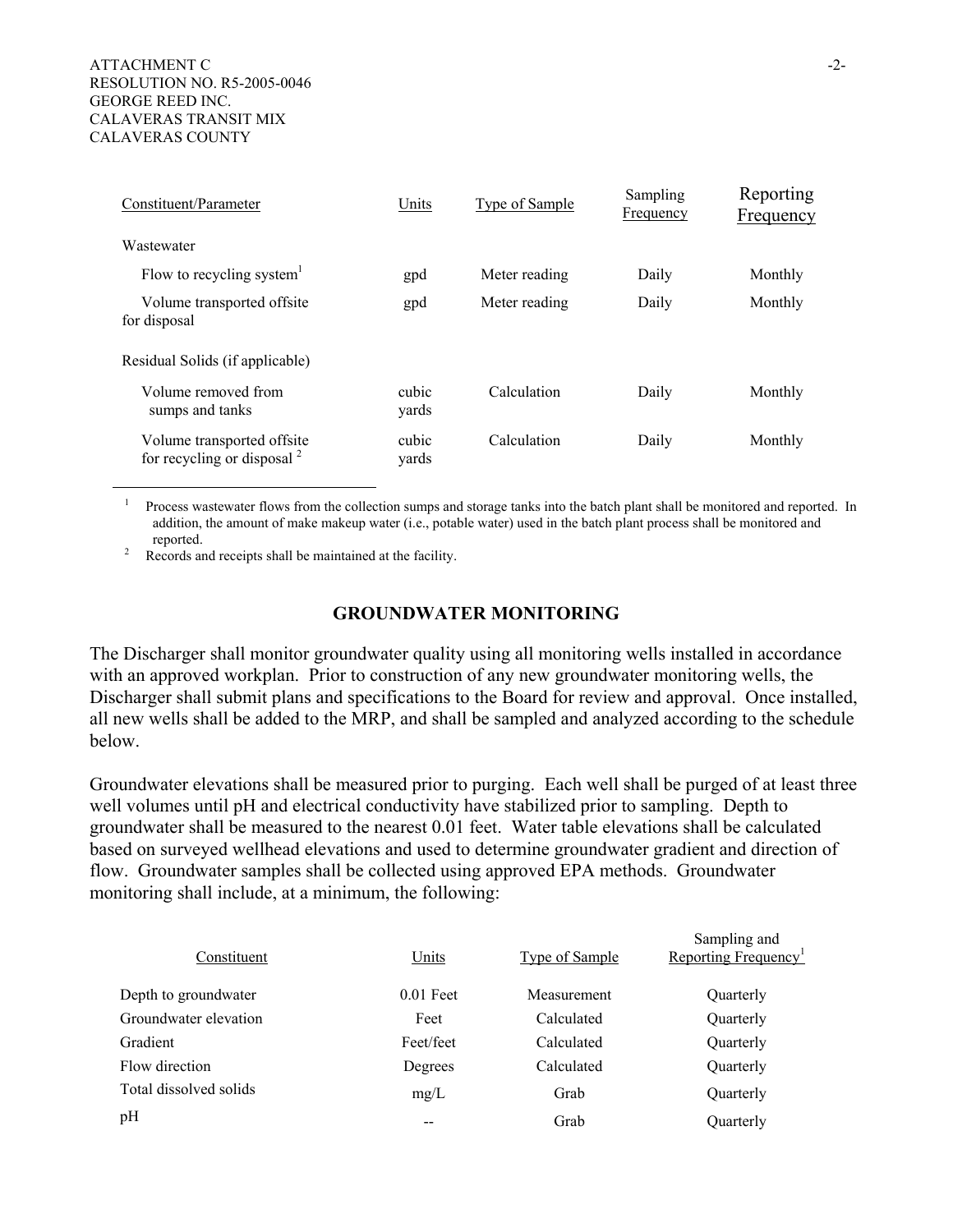| Constituent           | Units           | <b>Type of Sample</b> | Sampling and<br>Reporting Frequency <sup>1</sup> |
|-----------------------|-----------------|-----------------------|--------------------------------------------------|
| <b>Total Chromium</b> | $\frac{u g}{l}$ | Grab                  | Quarterly                                        |
| Chromium VI           | $\frac{u g}{l}$ | Grab                  | Quarterly                                        |
| Molybdenum            | $\frac{u g}{l}$ | Grab                  | Quarterly                                        |
| Iron                  | mg/1            | Grab                  | Quarterly                                        |
| Aluminum              | mg/1            | Grab                  | Quarterly                                        |

<sup>1</sup> Beginning with  $4<sup>th</sup>$  Quarter 2005

## **INSPECTION AND REPAIR**

All sumps, tanks, wash pads, and paved areas used to collect wastewater shall be thoroughly cleaned, inspected, and repaired as needed at least once per year. The following is a minimum list of required annual inspection items:

- 1. For tanks, check for:
	- a. Cracks and holes;
	- b. Evidence of corrosion;
	- c. Leaking pipes and valves;
	- d. Secondary containment berm integrity;
	- e. Secondary containment storm water release valve function (e.g., proper seating when closed); and
	- f. Flow meter function.
- 2. For sumps, check for:
	- a. Concrete cracks and spalling;
	- b. Evidence of concrete chemical damage;
	- c. Leaking pipes and valves;
	- d. If the concrete is coated, check for cracks, tears, abrasion, and UV damage;
	- e. Leak detection system function; and
	- f. Flow meter function.
- 3. For wash pads and paved areas, check for:
	- a. Concrete cracks and spalling;
	- b. Damaged caulking;
	- c. Evidence of concrete chemical damage;
	- d. Evidence of curb damage; and
	- e. If the concrete is coated, check for cracks, tears, abrasion, and UV damage.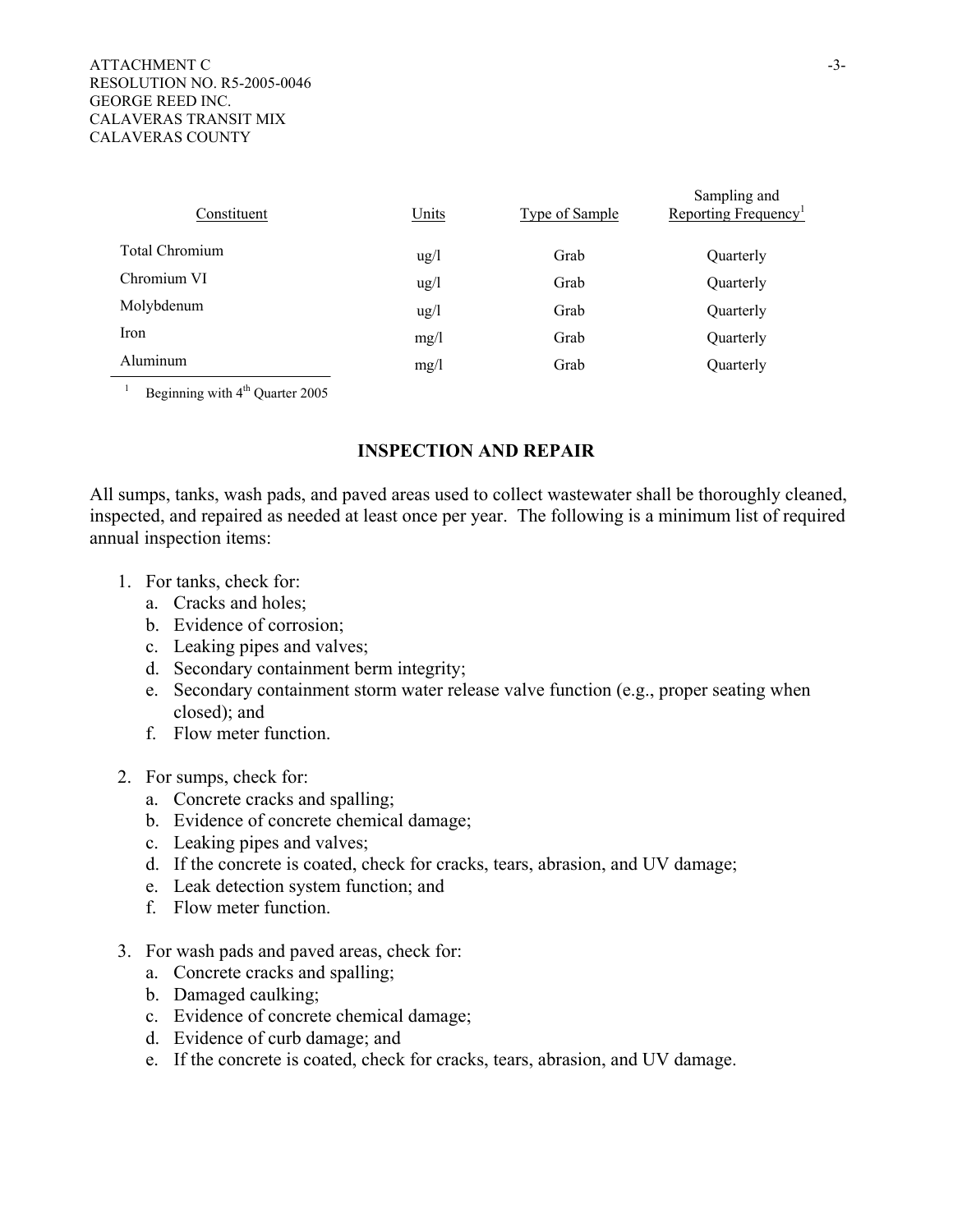## **REPORTING**

In reporting monitoring data, the Discharger shall arrange the data in tabular form so that the date, sample type (e.g., effluent, pond, etc.), and reported analytical result for each sample are readily discernible. The data shall be summarized in such a manner to clearly illustrate compliance with waste discharge requirements and spatial or temporal trends, as applicable. The results of any monitoring done more frequently than required at the locations specified in the Monitoring and Reporting Program shall be reported in the next scheduled monitoring report.

As required by the California Business and Professions Code Sections 6735, 7835, and 7835.1, all Groundwater Monitoring Reports shall be prepared under the direct supervision of a California Registered Engineer or Geologist and signed by the registered professional.

## **A. Monthly Monitoring Reports**

Monthly Monitoring Reports shall be submitted to the Regional Board by the **1st day of the second month following monitoring** (i.e. the January Report is due by 1 March). At a minimum, the Monthly Monitoring Report shall include:

- 1. Results of sump, tank, leak detection system, and wastewater/residual solids monitoring.
- 2. A scaled map depicting the locations of all sumps, tanks, wash pads/paved areas, and the locations where freeboard is measured.
- 3. A comparison of monitoring data to the discharge specifications and an explanation of any violation of those requirements. Data shall be presented in tabular format.
- 4. If requested by staff, copies of laboratory analytical report(s).
- 5. A calibration log verifying calibration of all monitoring instruments and devices used to comply with the prescribed monitoring program. A discussion of all off-site industrial waste disposal, including the names and addresses of haulers and disposal facilities utilized during the month.
- 6. All activities performed to correct problems noted during weekly inspections.

## **B. Quarterly Monitoring Reports**

The Discharger shall establish a quarterly sampling schedule for groundwater monitoring such that samples are obtained approximately every three months. Beginning with the **4th Quarter 2005**, Monitoring Reports shall be submitted to the Board by the **1st day of the second month after the quarter** (i.e. the January-March quarter is due by May 1<sup>st</sup>) each year. The Quarterly Monitoring Report shall include the following:

1. Results of groundwater monitoring. The results of regular monthly monitoring reports for March, June, September and December may be incorporated into their corresponding quarterly monitoring report.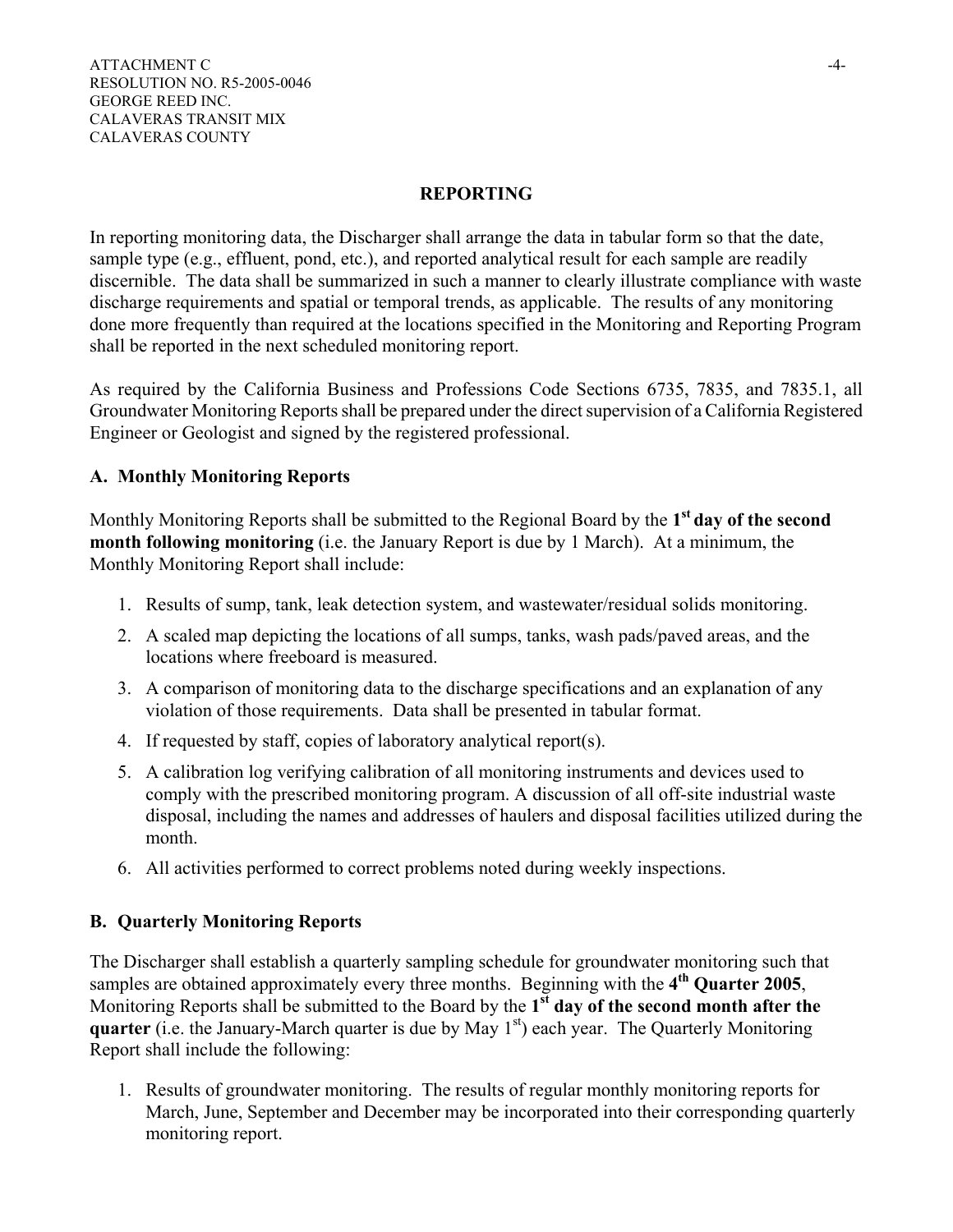- 2. A narrative description of all preparatory, monitoring, sampling, and analytical testing activities for the groundwater monitoring. The narrative shall be sufficiently detailed to verify compliance with this waiver, this MRP, and the Standard Provisions and Reporting Requirements. The narrative shall be supported by field logs for each well documenting depth to groundwater; parameters measured before, during, and after purging; method of purging; calculation of casing volume; and total volume of water purged;
- 3. Calculation of groundwater elevations, an assessment of groundwater flow direction and gradient on the date of measurement, comparison of previous flow direction and gradient data, and discussion of seasonal trends if any;
- 4. A narrative discussion of the analytical results for all groundwater locations monitored including spatial and temporal tends, with reference to summary data tables, graphs, and appended analytical reports (as applicable);
- 5. A comparison of monitoring data to the groundwater limitations and an explanation of any violation of those requirements;
- 6. Summary data tables of historical and current water table elevations and analytical results;
- 7. A scaled map showing relevant structures and features of the facility, the locations of monitoring wells and any other sampling stations, and groundwater elevation contours referenced to mean sea level datum;
- 8. Copies of laboratory analytical report(s) for groundwater monitoring.

## **C. Annual Monitoring Report**

An Annual Monitoring Report shall be prepared as the twelfth monthly monitoring report. The Annual Monitoring Report shall include all monitoring data required in the monthly monitoring schedule and shall be submitted to the Regional Board by **1 February** each year. In addition to the data normally presented in the Monthly Monitoring Reports, the Annual Monitoring Report shall include the following:

- 1. The contents of the regular monthly monitoring report for the last month of the year;
- 2. The contents of the regular groundwater monitoring report for the last sampling event of the year and an evaluation of the groundwater quality beneath the facility;
- 3. If requested by staff, tabular and graphical summaries of all monitoring data collected during the year;
- 4. A report of results for the annual inspection program, a complete description of all problems noted, and a complete description of repairs or replacements implemented to provide continuous complete containment of the waste.
- 5. A discussion of compliance problems and any corrective actions taken, as well as any planned or proposed actions needed to bring the discharge into full compliance with the waste discharge requirements;